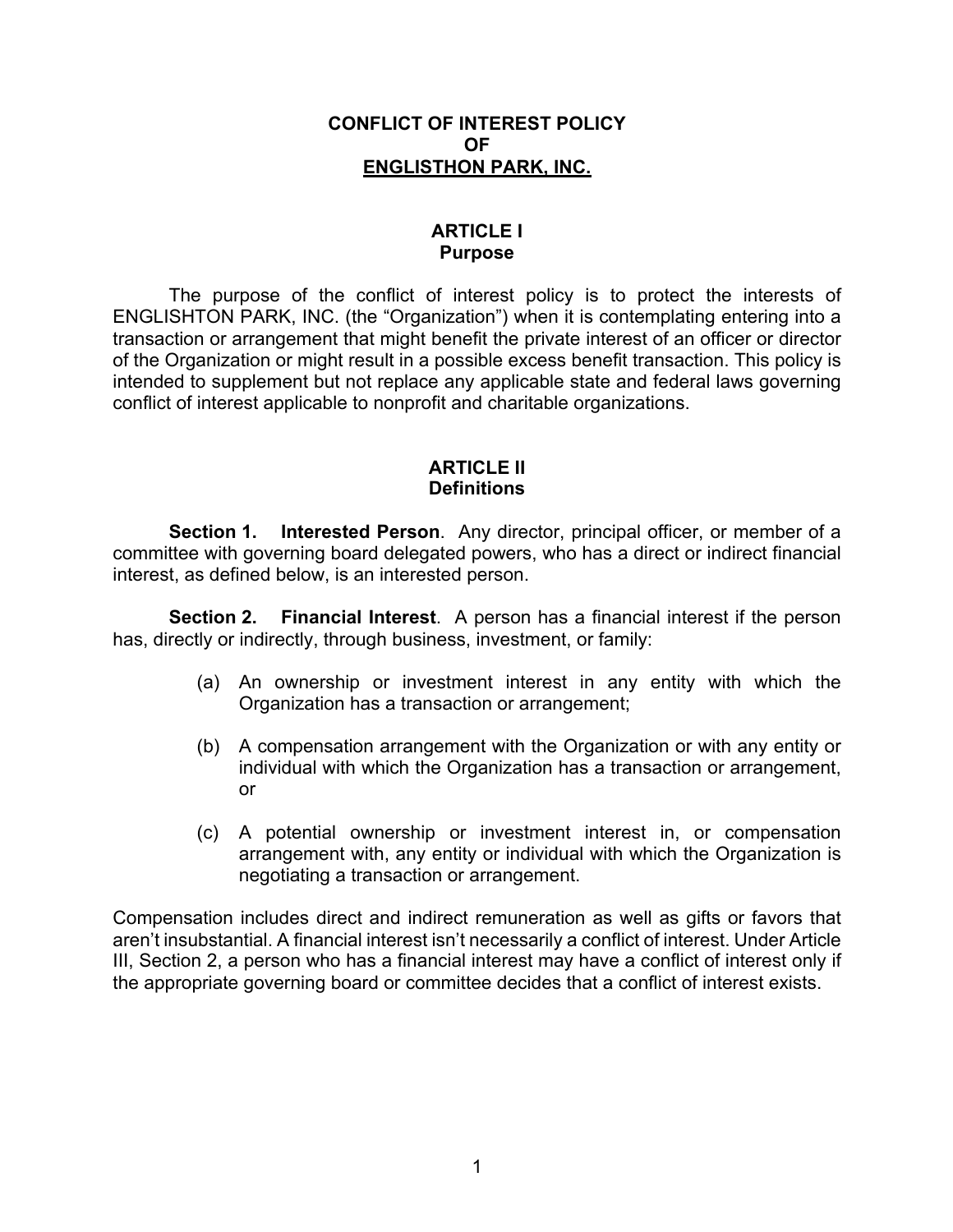#### **ARTICLE III Procedures**

**Section 1. Duty to Disclose**. In connection with any actual or possible conflict of interest, an interested person must disclose the existence of the financial interest and be given the opportunity to disclose all material facts to the directors and members of committees with governing board delegated powers considering the proposed transaction or arrangement.

**Section 2. Determining Whether a Conflict of Interest Exists**.After disclosure of the financial interest and all material facts, and after any discussion with the interested person, he/she shall leave the governing board or committee meeting while the determination of a conflict of interest is discussed and voted upon. The remaining board or committee members shall decide if a conflict of interest exists.

# **Section 3. Procedures for Addressing the Conflict of Interest**.

- (a) An interested person may make a presentation at the governing board or committee meeting, but after the presentation, he/she shall leave the meeting during the discussion of, and the vote on, the transaction or arrangement involving the possible conflict of interest.
- (b) The chairperson of the governing board or committee shall, if appropriate, appoint a disinterested person or committee to investigate alternatives to the proposed transaction or arrangement.
- (c) After exercising due diligence, the governing board or committee shall determine whether the Organization can obtain, with reasonable efforts, a more advantageous transaction or arrangement from a person or entity that would not give rise to a conflict of interest.
- (d) If a more advantageous transaction or arrangement isn't reasonably possible under circumstances not producing a conflict of interest, the governing board or committee shall determine by a majority vote of the disinterested directors whether the transaction or arrangement is in the Organization's best interest, for its own benefit, and whether it is fair and reasonable. In conformity with the above determination, it shall make its decision as to whether to enter into the transaction or arrangement.

## **Section 4. Violations of the Conflict of Interest Policy**.

(a) If the governing board or committee has reasonable cause to believe a member has failed to disclose actual or possible conflicts of interest, it shall inform the member of the basis for such belief and afford the member an opportunity to explain the alleged failure to disclose.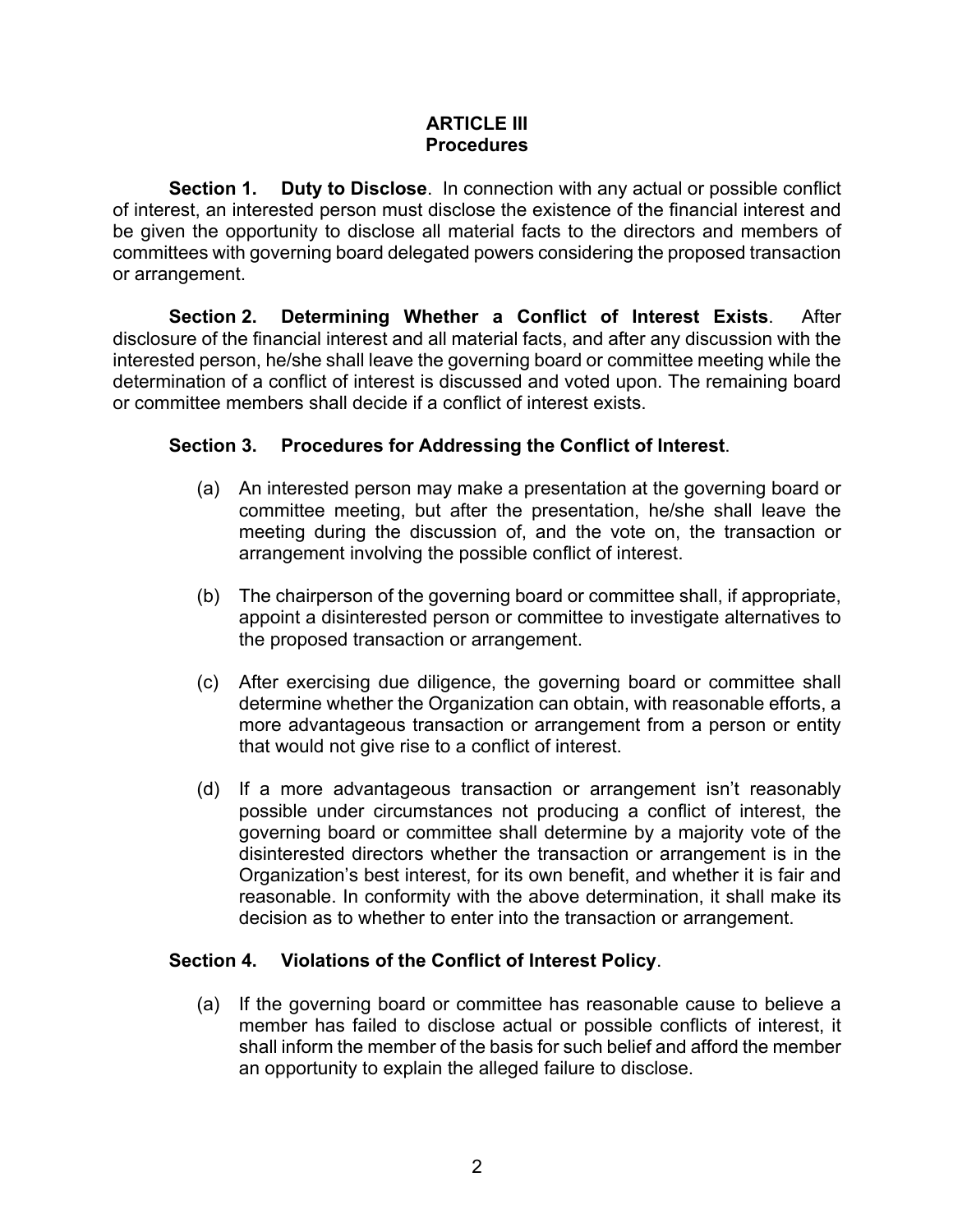(b) If, after hearing the member's response and after making further investigation as warranted by the circumstances, the governing board or committee determines the member has failed to disclose an actual or possible conflict of interest, it shall take appropriate disciplinary and corrective action.

### **ARTICLE IV Records of Proceedings**

The minutes of the governing board and all committees with board delegated powers shall contain:

- (a) The names of the persons who disclosed or otherwise were found to have a financial interest in connection with an actual or possible conflict of interest, the nature of the financial interest, any action taken to determine whether a conflict of interest was present, and the governing board's or committee's decision as to whether a conflict of interest in fact existed.
- (b) The names of the persons who were present for discussions and votes relating to the transaction or arrangement, the content of the discussion, including any alternatives to the proposed transaction or arrangement, and a record of any votes taken in connection with the proceedings.

#### **ARTICLE V Compensation**

- (a) A voting member of the governing board who receives compensation, directly or indirectly, from the Organization for services is precluded from voting on matters pertaining to that member's compensation.
- (b) A voting member of any committee whose jurisdiction includes compensation matters and who receives compensation, directly or indirectly, from the Organization for services is precluded from voting on matters pertaining to that member's compensation.
- (c) No voting member of the governing board or any committee whose jurisdiction includes compensation matters and who receives compensation, directly or indirectly, from the Organization, either individually or collectively, is prohibited from providing information to any committee regarding compensation.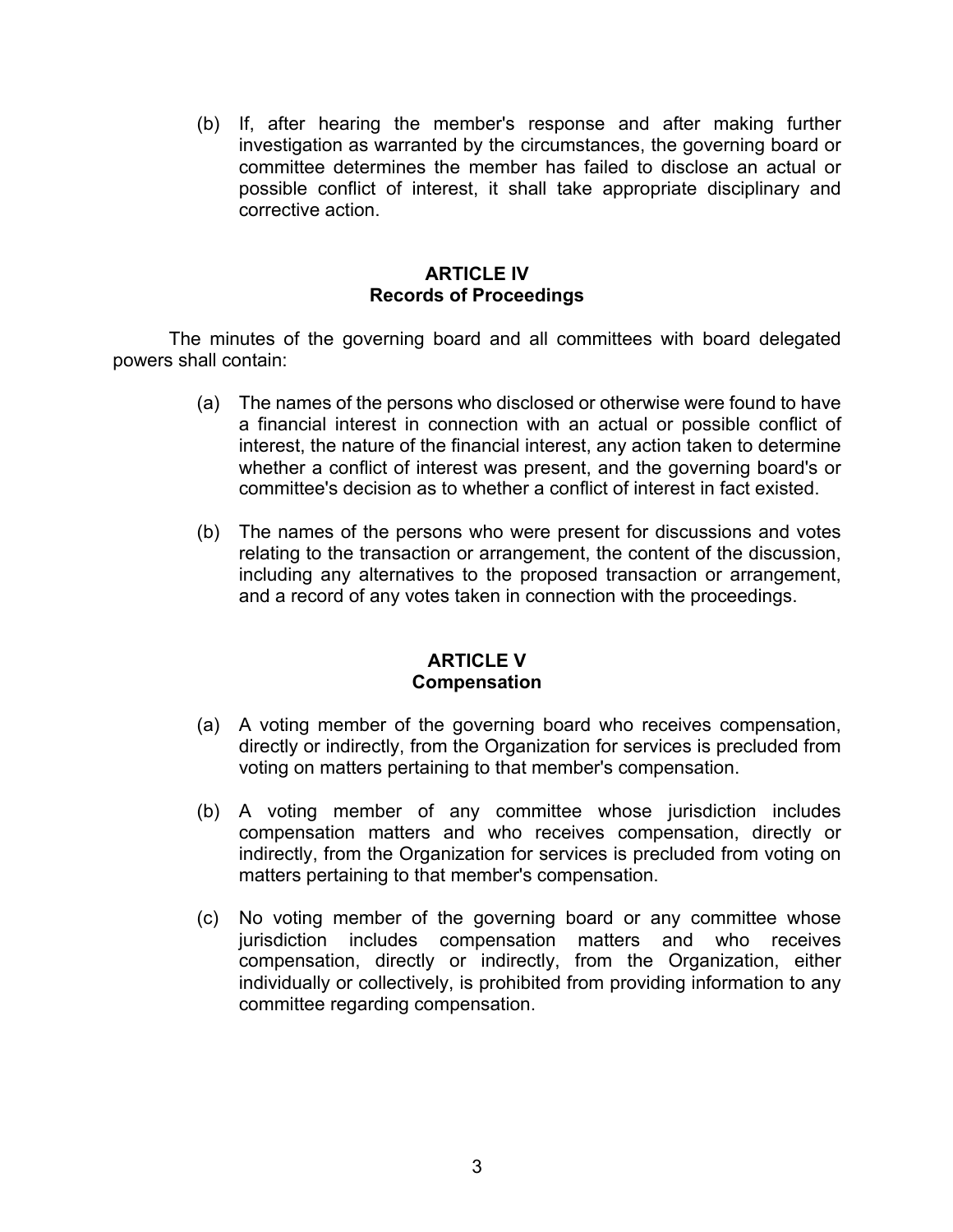### **ARTICI F VI Annual Statements**

Each director, principal officer, and member of a committee with governing board delegated powers shall annually sign a statement which affirms such person:

- (a) Has received a copy of the conflict of interest policy,
- (b) Has read and understands the policy,
- (c) Has agreed to comply with the policy, and
- (d) Understands the Organization is charitable and in order to maintain its federal tax exemption it must engage primarily in activities that accomplish one or more of its tax-exempt purposes.

### **ARTICLE VII Periodic Reviews**

To ensure the Organization operates in a manner consistent with charitable purposes, and doesn't engage in activities that could jeopardize its tax-exempt status, periodic reviews shall be conducted. The periodic reviews shall, at a minimum, include the following subjects:

- (a) Whether compensation arrangements and benefits are reasonable, based on competent survey information, and the result of arm's length bargaining.
- (b) Whether partnerships, joint ventures, and arrangements with management organizations conform to the Organization's written policies, are properly recorded, reflect reasonable investment or payments for goods and services, further charitable purposes and don't result in inurement, impermissible private benefit, or in an excess benefit transaction.

## **ARTICLE VIII Use of Outside Experts**

When conducting the periodic reviews, as provided for in Article VII, the Organization may, but need not, use outside advisors. If outside experts are used, their use shall not relieve the governing board of its responsibility for ensuring periodic reviews are conducted.

Policy adopted by the board of directors on April 18, 2020.